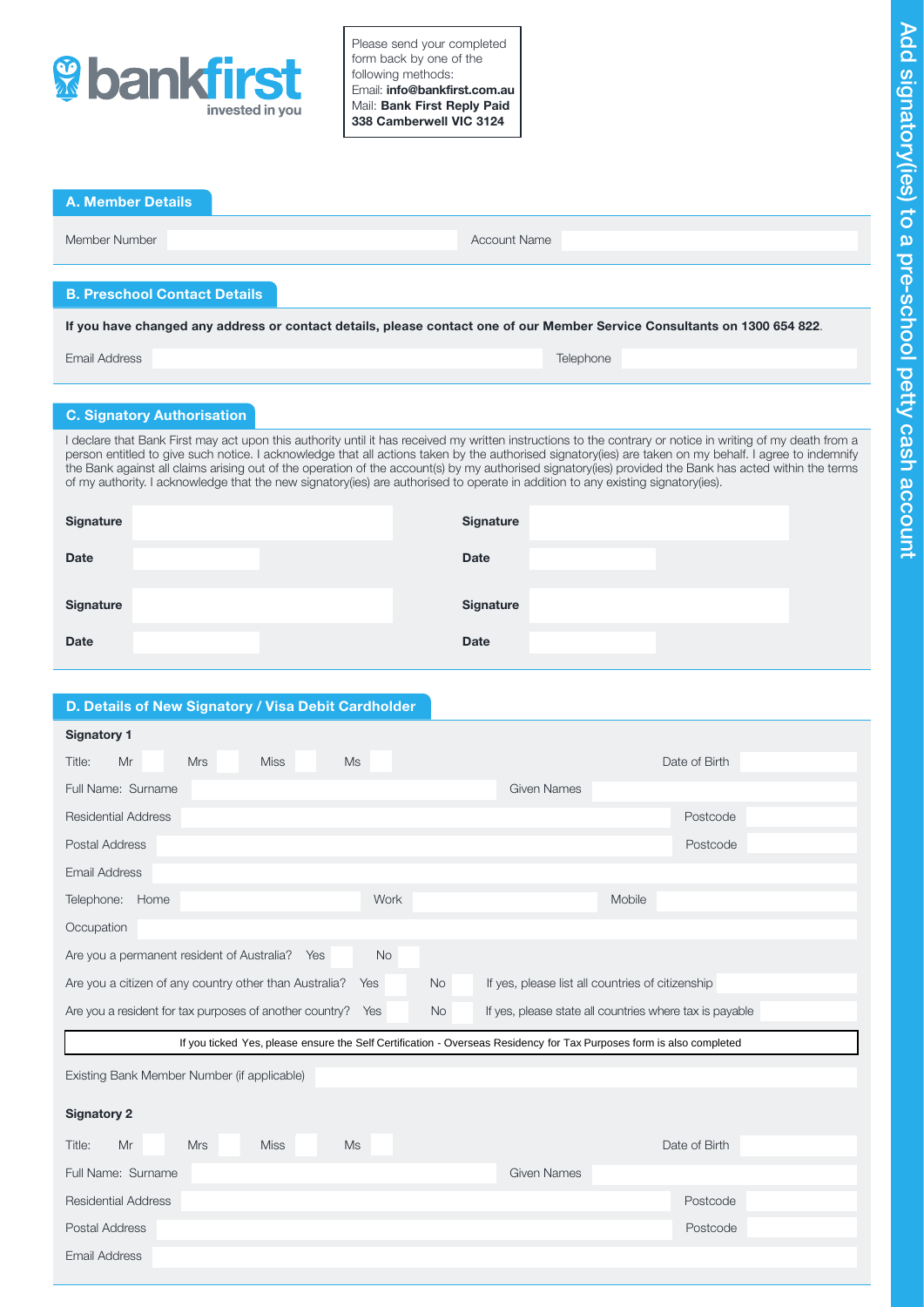# D. Details of New Signatory / Visa Debit Cardholder (continued)

| Signatory 2 (continued)                                                                                              |      |     |                                                         |  |  |  |  |
|----------------------------------------------------------------------------------------------------------------------|------|-----|---------------------------------------------------------|--|--|--|--|
| Home<br>Telephone:                                                                                                   | Work |     | Mobile                                                  |  |  |  |  |
| Occupation                                                                                                           |      |     |                                                         |  |  |  |  |
| Are you a permanent resident of Australia?<br><b>No</b><br>Yes                                                       |      |     |                                                         |  |  |  |  |
| Are you a citizen of any country other than Australia?<br><b>No</b><br><b>Yes</b>                                    |      |     | If yes, please list all countries of citizenship        |  |  |  |  |
| Are you a resident for tax purposes of another country?                                                              | Yes  | No. | If yes, please state all countries where tax is payable |  |  |  |  |
| If you ticked Yes, please ensure the Self Certification - Overseas Residency for Tax Purposes form is also completed |      |     |                                                         |  |  |  |  |
|                                                                                                                      |      |     |                                                         |  |  |  |  |

Existing Bank Member Number (if applicable)

# E. Consent for Electronic Verification of Identity

The AML/CTF Act requires Bank First to verify your identity prior to banking with us. To verify your identity electronically, the Bank requires your consent for us to provide personal details including your name, address and date of birth to one of our credit reporting bodies including Vix Verify or Equifax who will match those details against those held on their database. The Bank will then receive an overall assessment from the credit reporting body of the matching data which will be used solely for the purpose of verifying your identity, in accordance with the AML/CTF Act. The Bank may also contact the issuer or official record holder (directly or via an approved third party) to verify document details using the Government's Document Verification Service (DVS).

An alternative means of verifying your identity is available using a documentation-based procedure if you choose not to consent to Electronic Verification. Please tick the box below confirming your authority and consent to electronic verification of your identity.

Signatory 1 Signatory 2

### F. Politically Exposed Person

A Politically Exposed Person is an individual or immediate family member, or close associate of the individual who holds, or has held a prominent public position either domestically or internationally in a government body or an international organisation. For example heads of state, country or government, senior politicians, government or political party officials, judicial or military officials, senior foreign representative, ambassador or high commissioner, central bank governor, directors or senior executives of any state enterprise or of international organisations. With regard to the above definition, do you believe yourself, a member of your immediate family or a close associate, to be a Politically Exposed Person?

| <b>Signatory 1</b> Yes<br><b>Signatory 2</b> Yes<br><b>No</b><br>No |
|---------------------------------------------------------------------|
|---------------------------------------------------------------------|

### G. Visa Debit Cardholders Limit

The Visa Debit cardholder(s) are to have a daily cash withdrawal limit of: (\$1,020 Maximum)

Please note: As the Visa Debit Card can be used to perform Visa purchases, the entire balance of the Petty Cash Account can be accessed by the cardholder.

# H. Important Information About Your Privacy

#### What information can be used and disclosed?

The Privacy Act allows Victoria Teachers Limited trading as Bank First ('we', 'us', 'our') ACN 087 651 769 to use and disclose personal information we collect about you for the primary purpose for which it was collected and for related secondary purposes that you would reasonably expect.

### When and why do we collect information?

Before, during or after the provision of our products and services to you, we may collect your personal information for the purpose of providing products and services to you and managing our business.

Some laws require us to obtain personal information about you before we provide you with particular products or services or process particular transactions in which you are involved – e.g. laws relating to anti-money laundering and counter-terrorism financing, consumer credit, taxation and real property transactions.

If you do not provide us with the personal information that we request, we may not be able to consider your application for credit or provide other products and services.

### Who can give or collect information?

For the purpose of providing products and services to you and managing our business, we may give your personal information to:

- external service providers to us, such as organisations which we use to verify your identity, payment systems operators, mailing houses and research consultants
- insurers and re-insurers, where insurance is provided in connection with our services to you
- superannuation funds, where superannuation services are provided to you
- debt collecting agencies, if you have not repaid a loan as required
- our professional advisors, such as accountants, lawyers and auditors
- your representative, for example, lawyer, mortgage broker, financial advisor or attorney, as authorised by you, or
- government and regulatory authorities, if required or authorised by law.

# Disclosure to overseas recipients

We may disclose your personal information to overseas recipients. The countries in which such recipients are likely to be located include the United States of America, the United Kingdom and countries within Europe.

However, if we do disclose information to overseas recipients, we will do so on the basis that the information will be used only for the purposes set out in this document. Personal information about third part

You represent that, if at any time you supply us with personal information about another person (for example a referee), you are authorised to do so; and you agree to inform that person about who we are, how to contact us, how to obtain our Privacy Policy, and that we will use and disclose their personal information for the purposes set out in this Permission and that they can gain access to that information.

#### Security, privacy policy, and marketing preference **Security**

We take all reasonable steps to ensure that all your personal information held by us (on our website or otherwise), is protected from misuse, interference and loss, and from unauthorised access, disclosure or modification.

### Privacy Policy

Our Privacy Policy, located on our website at bankfirst.com.au, provides additional information about how we handle your personal information. It explains how you can ask for access to personal information we hold about you and seek correction of that information. It also explains how you can complain about a breach of the Privacy Act or the Privacy (Credit Reporting) Code, and how we will deal with your complaint. We will give you a copy of our Privacy Policy on request.

#### Marketing preferences

We may use information about you to inform you about products and services including those of third parties, unless you ask us not to. We may do so even if you are on the Do Not Call Register, unless you ask us not to.